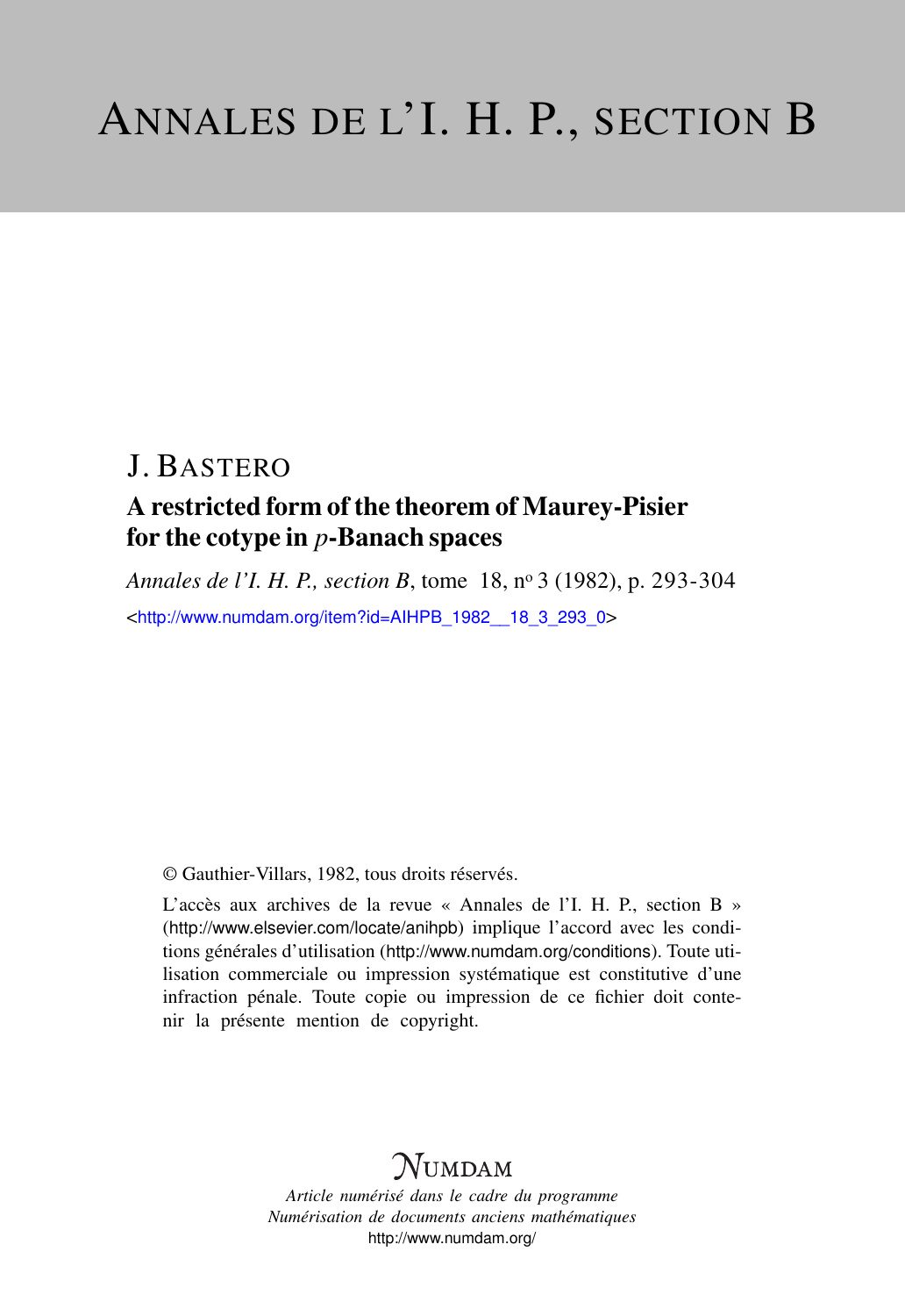# A restricted form of the theorem of Maurey-Pisier for the cotype in  $p$ -Banach spaces

#### by

#### J. BASTERO

Departamento Teoria de Funciones. Facultad de Ciencias. Universidad Zaragoza. Zaragoza. Spain.

SOMMAIRE. — Dans cet article nous exposons une version, non générale, du théorème de Maurey-Pisier pour le cotype dans le cas des espaces p-Banach ( $0 < p \le 1$ ). Le correspondant résultat pour le type a été obtenu par N. Kalton. Ici, nous obtenons le théorème suivant : soit X un espace p-Banach  $0 < p \le 1$  et  $q_X = \inf \{ q > 0; \text{ l'identité est } (q, 1)$ -sommant }, alors, si  $q_x < \infty$ , l<sup>qx</sup> est finiment représentable dans X et

 $q_x = \sup \{ q$ ; l'injection  $l^q \to l^{\infty}$  est finiment factorisable dans X  $\}$ .

ABSTRACT.  $-$  In this paper we give a restricted version of the theorem of Maurey-Pisier for the cotype in the general case of  $p$ -Banach spaces  $0 < p \le 1$ . The result for the type has been obtained by Kalton in a unpublished paper  $[2]$ . Exactly, we prove the following theorem: « Let X be a *p*-Banach space  $0 < p \le 1$  and

 $q_x = \inf \{ q > 0 \}$ ; the identity is  $(q, 1)$ -summing  $\}$ .

If  $q_{\text{x}} < \infty$ , then

 $q_x = \sup \{ q$ ; the embedding  $l^q \to l^{\infty}$  is finitely factorizable through X } and  $l^{qx}$  is finitely representable in X ».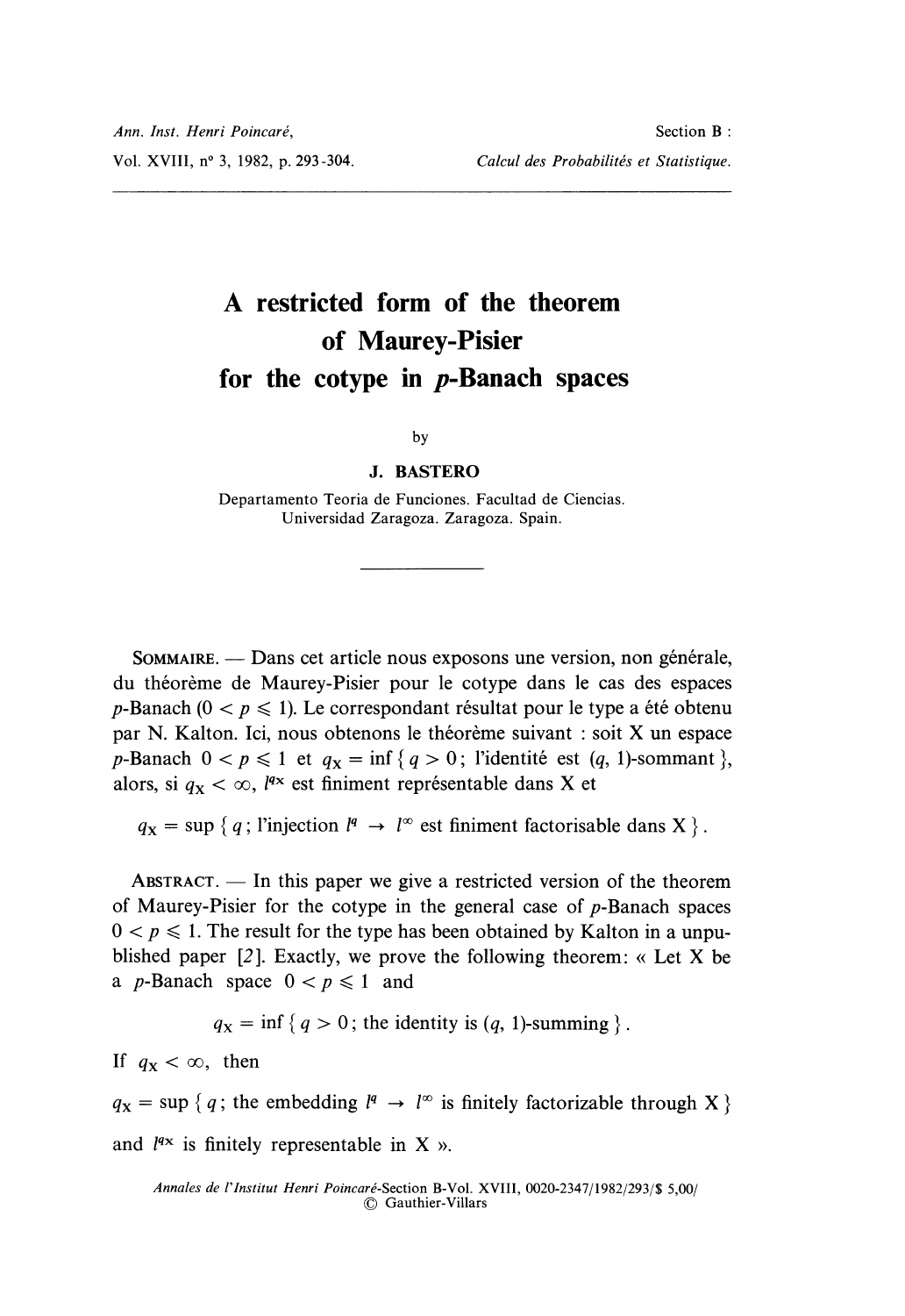Let X be a real vector space and  $0 < p \le 1$ . A p-convex norm on X is a mapping  $x \to ||x||$  of X into  $\mathbb{R}_+$  satisfying the conditions:

- i)  $||x|| > 0$  if  $x \neq 0, x \in X$ ,
- ii)  $\|ax\| = \|a\| \|x\|, a \in \mathbb{R}, x \in X$
- iii)  $||x + y||^p \le ||x||^p + ||y||^p, x, y \in X.$

A *p*-convex norm induces a locally bounded topology on  $X$ ; if X is complete with respect to this topology we say that  $X$  is a *p*-Banach space.

The identity in a Banach space X is  $(q, 1)$ -summing  $0 < q \leq \infty$  if there exists a constant C such that for each finite sequence  $x_1, \ldots, x_n \in X$  we have

$$
\left(\sum_{i=1}^{n} ||x_i||^q\right)^{1/q} \leq C \sup \left\{\sum_{i=1}^{n} |\langle x_i, \xi \rangle|; \xi \in X', ||\xi|| \leq 1 \right\}
$$
  
= C sup  $\left\{\left\|\sum_{i=1}^{n} a_i x_i\right\|; a_i \in \mathbb{R}, \sup_{1 \leq i \leq n} |a_i| \leq 1 \right\}$ 

(sup  $||x_i||$ , if  $q = \infty$ ). There are p-Banach spaces with trivial dual and because of this, we must adopt the second expression as the definition in our case.

It is not difficult to see that the above definition is equivalent to the following

**D**EFINITION 1. - The identity in a p-Banach space X is  $(q, 1)$ -summing  $0 < q \leq \infty$ , if there exists a constant C such that

$$
\left(\sum_{i=1}^n ||x_i||^q\right)^{1/q} \leq C \sup_{\varepsilon_i = \pm 1} \left|\left|\sum_{i=1}^n \varepsilon_i x_i\right|\right|
$$

whenever  $x_1, \ldots, x_n \in X$ . It is clear that the identity is always  $(\infty, 1)$ summing for every *p*-Banach space, because

$$
||x_i|| = \frac{1}{2} \left\| \sum_{j=1}^{n} x_j + x_i - \sum_{j \neq i} x_j \right\|
$$
  

$$
\leq \frac{1}{2} \left( \left\| \sum_{j=1}^{n} x_j \right\|^p + \left\| x_i - \sum_{j \neq i} x_j \right\|^p \right)^{1/p} \leq 2^{1/p-1} \sup_{\varepsilon_j = \pm 1} \left\| \sum_{j=1}^{n} \varepsilon_j x_j \right\|
$$

We denote by  $q_X = \inf \{ q$ ; the identity in X is  $(q, 1)$ -summing  $\}$ .

Another concept which we shall use is that of finite factorization.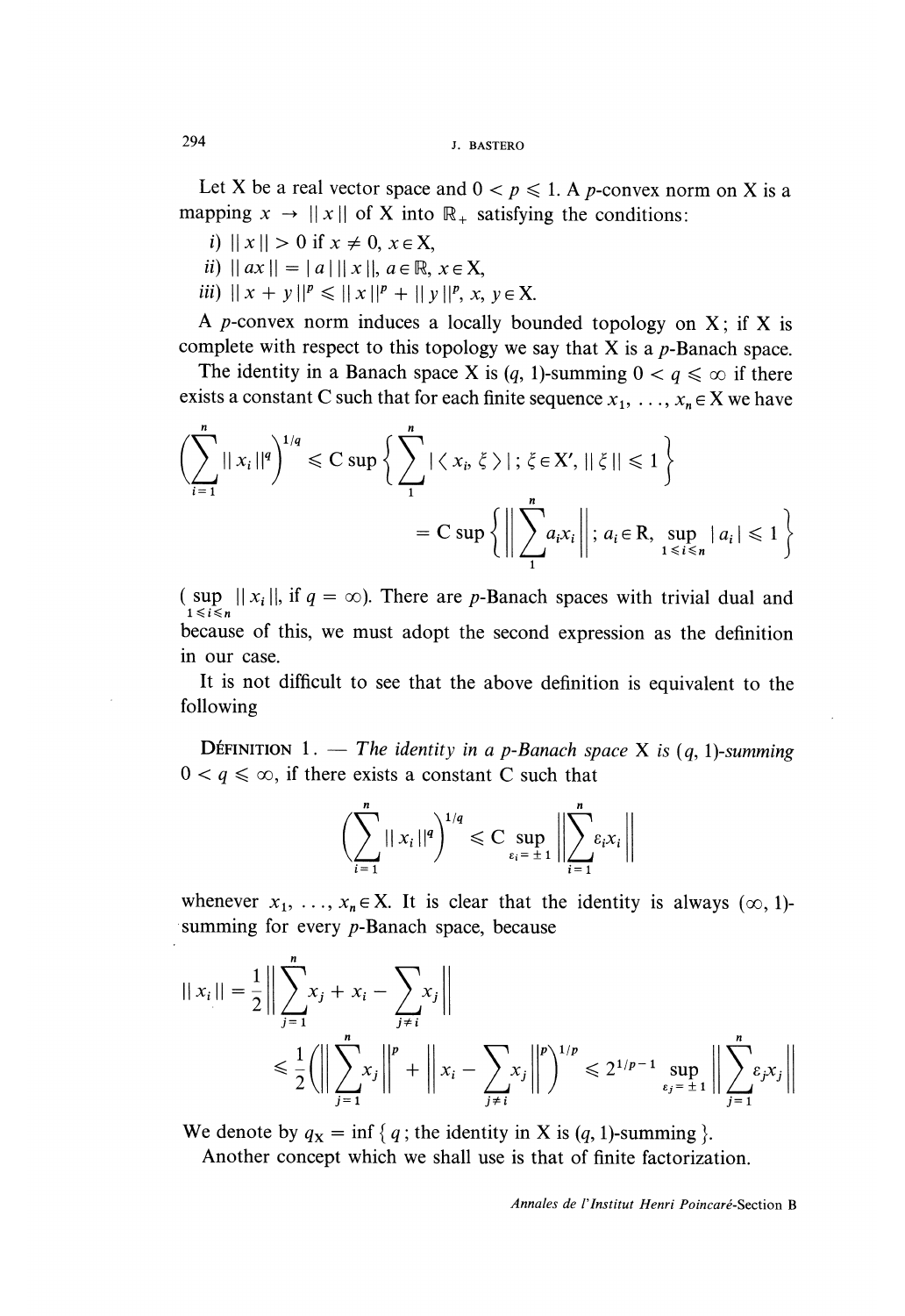DEFINITION 2. — The embedding  $l^r \rightarrow l^q$   $(0 < r \leq q \leq \infty)$  is finitely factorizable through a p-Banach space X, (f. f. t. X), if, for each  $\varepsilon > 0$  and for each  $n \in \mathbb{N}$ , there exist  $x_1, \ldots, x_n$  in X, depending on  $\varepsilon$  and n, such that

$$
(1 - \varepsilon) \Biggl( \sum_{i=1}^{n} |\lambda_{i}|^{q} \Biggr)^{1/q} \leq \Biggl\| \sum_{i=1}^{n} \lambda_{i} x_{i} \Biggr\| \leq (1 + \varepsilon) \Biggl( \sum_{i=1}^{n} |\lambda_{i}|^{r} \Biggr)^{1/r}
$$
  
whenever  $\lambda_{1}, \dots, \lambda_{n} \in \mathbb{R}, \Biggl( \text{if } q = \infty, \sup_{1 \leq i \leq n} |\lambda_{i}| \text{ instead of } \Biggl( \sum_{i=1}^{n} |\lambda_{i}|^{q} \Biggr)^{1/q} \Biggr).$ 

When the embedding  $l^q \rightarrow l^q$  is f. f. t. X, we shall say that  $l^q$  is finitely representable in X. More generaly, a p-Banach space Y is finitely representable in X if for each  $\epsilon > 0$  and each finite sequence  $y_1, \ldots, y_n \in Y$ , there exist  $x_1, \ldots, x_n \in X$  such that

$$
(1 - \varepsilon) \Big\| \sum_{i}^{n} \lambda_{i} y_{i} \Big\| \leq \Big\| \sum_{i}^{n} \lambda_{i} x_{i} \Big\| \leq (1 + \varepsilon) \Big\| \sum_{i}^{n} \lambda_{i} y_{i} \Big\|
$$

whenever  $\lambda_1, \ldots, \lambda_n \in \mathbb{R}$ . The theorem of Dvoretzky-Rogers proves that  $l^2$  is finitely representable on X, if X is a Banach space. This is also true in the case of  $p$ -Banach spaces (Kalton  $[2]$ ), and thus, necessarily we have  $q_x \ge 2$  and the embedding  $l^2 \to l^{\infty}$  is f. f. t. X. Moreover it is trivial that  $\sup \{q : l^q \to l^\infty \text{ is f. f. t. X}\}\leq q_x$ . Our main result in this paper is that  $l^{q_x}$  is finitely representable in X in the case  $q(X) < \infty$  and, hence, the above inequality becomes an equality. This is a restricted version of the theorem of Maurey-Pisier for the cotype, that says that, for Banach spaces,  $\sup \{ q : l^q \to l^\infty \text{ is f. f. t. X } \} = q_X = \inf \{ q : X \text{ is of cotype } q\text{-Rademacher } \}$ and  $l^{q_x}$  is finitely representable in X.

A Banach space X is of cotype  $q, 2 \le q \le \infty$  if these exists a constant C such that for each finite sequence  $x_1, \ldots, x_n \in X$ 

$$
\left(\sum_{i=1}^{n}||x_{i}||^{q}\right)^{1/q} \leq C \int_{0}^{1} \left\|\sum_{i=1}^{n} r_{i}(t)x_{i}\right\| dt
$$

where  $r_i(t)$ ,  $1 \le i \le n$  are the Rademacher functions. This definition make sense for  $p$ -Banach spaces, and if a  $p$ -Banach space is of cotype  $q$ , necessarily the identity in X is  $(q, 1)$ -summing. We think that in our general case it is also true the general version of the theorem of Maurey-Pisier, i. e. inf { q; X is of cotype  $q$  } =  $q_x$ , but, so far, we have not been able to prove this. The restriction  $q_x < \infty$  in our theorem is based in the application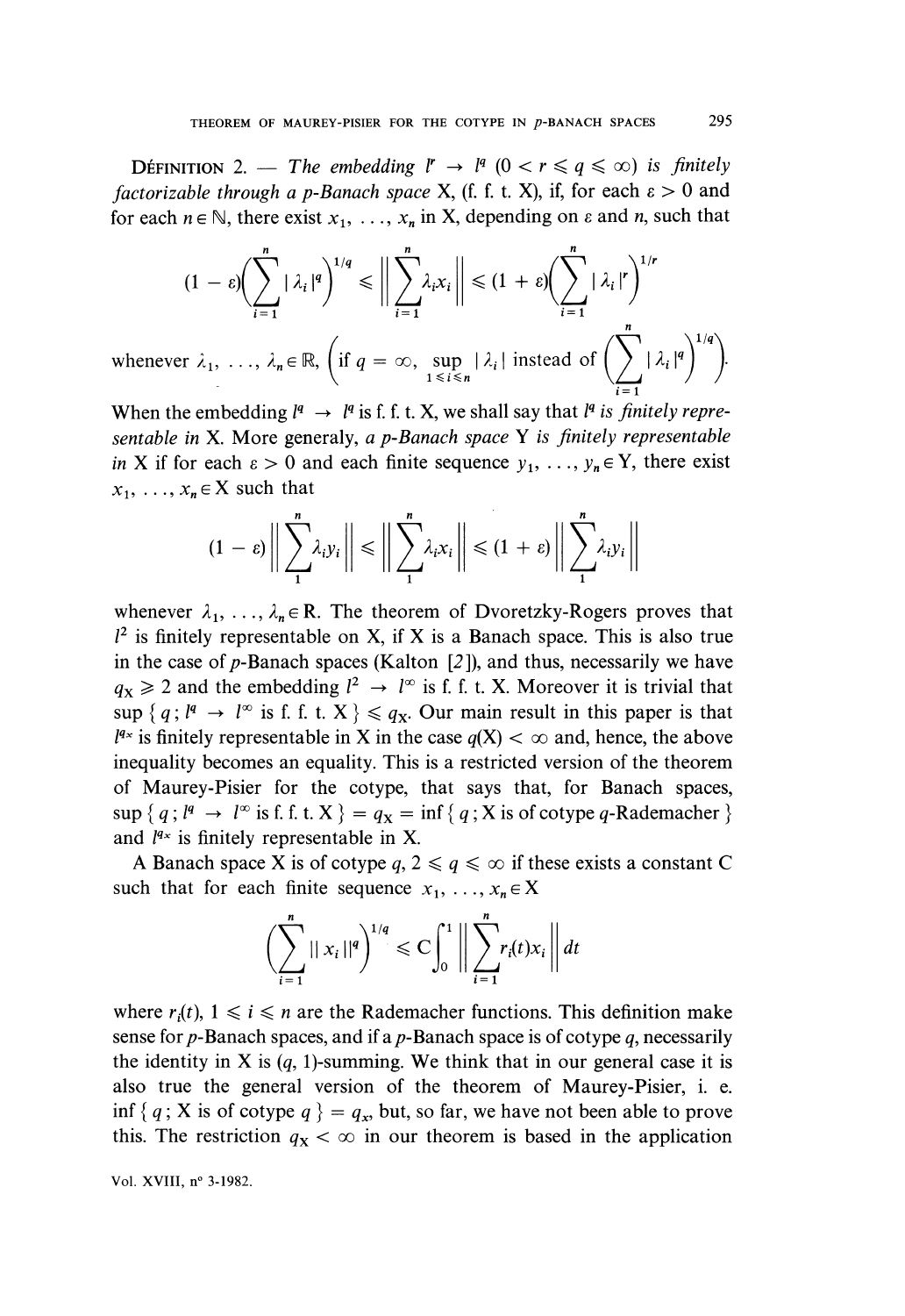of a theorem of Krivine that we must use. For Banach spaces, the case  $q_x = \infty$  is very simple but in this general situation it is more complicated.

**THEOREM** 3. - Let X be a real p-Banach space. If  $q_X < \infty$ , then  $l^{q_X}$  is finitely representable in X.

Before proving this theorem, we need the notion of ultrapower of a p-Banach space and some other auxiliary results.

Let I be and infinite set and let  $W$  be a non-trivial ultrafilter in I, we denote by  $l^{\infty}$ (I, X) = {  $f : I \rightarrow X$  bounded },

$$
C_{0,\mathscr{U}}(I, X) = \{ f \in l^{\infty}(I, X) ; \lim_{\mathscr{U}} || f(i) || = 0 \}.
$$

Then we define the ultrapower  $X_{\psi}^{I}$  as  $l^{\infty}(I, X)/C_{0,\psi}(I, X)$ .

The mapping  $|| f || = \lim_{y \to 0} || f(i) ||$  is a *p*-convex-norme in  $X_{\psi}^I$ , so that  $X_{\mathcal{Y}}^{I}$  is a p-Banach space wich contains X isometricaly. As in the case of Banach spaces, a  $p$ -Banach space Y is finitely representable in X if and only if Y is isometric to a closed subspace of some ultrapower of X-see [4]).

The deep result on which our theorem is based, is a theorem of Krivine, which can be adapted to  $p$ -Banach spaces. The result of Krivine is valid in Banach lattices and particulary in Banach spaces with a inconditional basis. In our situation, we have no inconditional basis or lattice sequences, but this turns out to be immaterial because we can use the sign-invariant sequences defined by Kalton  $(2)$ 

DÉFINITIONS 4. - A sequence  $\{e_n\}_1^{\infty}$  in a p-Banach space X is sign*invariant* if  $\left\| \sum_{i=1}^n \varepsilon_i t_i e_i \right\| = \left\| \sum_{i=1}^n t_i e_i \right\|$  when  $t_1, \ldots, t_n \in \mathbb{R}$  and  $\varepsilon_i = \pm 1$ ,  $1 \le i \le n$ .

If  $\{e_n\}_1^{\infty}$  is sign-invariant there exists a constant  $C > 0$ , depending only on  $p$ , such that

$$
\bigg\|\sum_{i=1}^n \lambda_i t_i e_i\bigg\| \leq C \sup_{1 \leq i \leq n} |\lambda_i| \bigg\|\sum_{i=1}^n t_i e_i\bigg\|
$$

when  $\lambda_1, \ldots, \lambda_n, t_1, \ldots, t_n \in \mathbb{R}$ .

A sequence  $\{e_n\}_1^{\infty}$  in a p-Banach space X is invariant for spreading or simply spreading if

$$
\bigg\|\sum_{i=1}^k \lambda_i e_{m_i}\bigg\| = \bigg\|\sum_{i=1}^k \lambda_i e_i\bigg\|
$$

when  $m_1 < \ldots < m_k$ ,  $k \in \mathbb{N}$  and  $\lambda_1, \ldots, \lambda_k \in \mathbb{R}$ .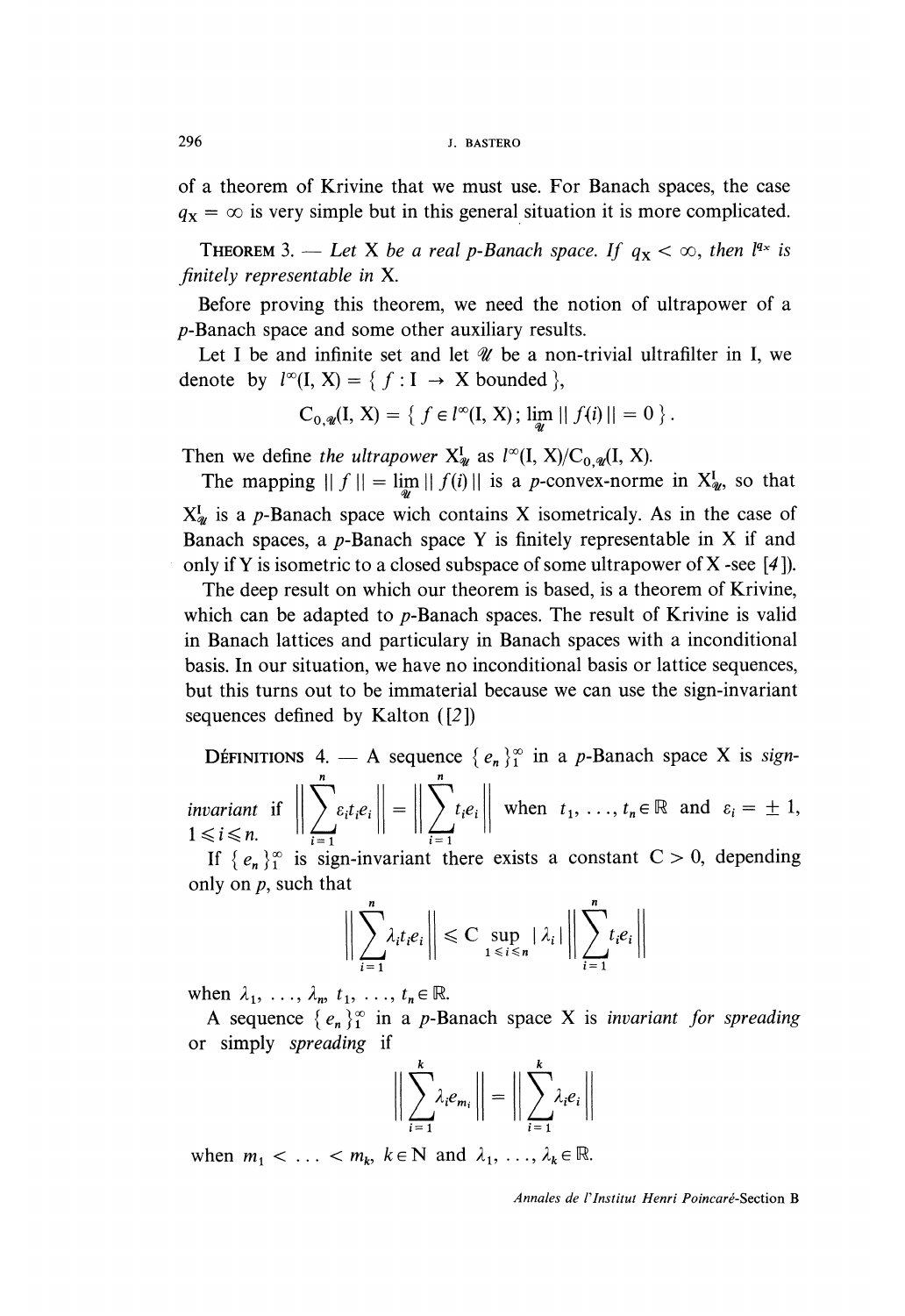If 
$$
\{e_n\}_1^{\infty}
$$
 is spreading in X and  $||e_1 - e_2|| = \delta > 0$ , necessarily the   
  $e_n$ 's are linearly independent vectors. Indeed, if  $\sum_{i=1}^n \lambda_i e_i = 0$ , we have  $\lambda_n = 0$ .  
because

$$
\delta |\lambda_n| = || \lambda_n(e_n - e_{n+1}) || = \Big\| \sum_{i=1}^n \lambda_i e_i - \sum_{i=1}^{n-1} \lambda_i e_i - \lambda_n e_{n+1} \Big\|
$$
  

$$
\leq \Big( \Big\| \sum_{i=1}^n \lambda_i e_i \Big\|^p + \Big\| \sum_{i=1}^{n-1} \lambda_i e_i + \lambda_n e_{n+1} \Big\|^p \Big)^{1/p} = 2^{1/p} \Big\| \sum_{i=1}^n \lambda_i e_i \Big\| = 0
$$

In this situation, we say that two *finite linear combinations*  $x = \sum_{i=1}^{\infty} \lambda_i e_{m_i}$ and  $y = \int \mu_j e_{n_j}$  are disjoint if  $m_i \neq n_j$  for all  $1 \leqslant i \leqslant k$ , and  $1 \leqslant j \leqslant l$ .  $\sum_{j=1}$ 

Now, we shall enunciate the following auxiliary lemma; its proof can be adapted without special difficulties from Krivine (cf. Th. II, 1 of [3 ]).

**LEMMA** 5. - Let X be a p-Banach space with  $q_x < \infty$  and let  $\{e_n\}_1^{\infty}$ be a sign-invariant spreading sequence in X. Then there exist  $r > 0$  and  $K > 0$  such that

$$
\left(\sum_{i=1}^m ||x_i||^r\right)^{1/r} \leqslant K \left\|\sum_{i=1}^m x_i\right\|
$$

where the  $x_i$ 's  $(1 \le i \le m)$  are pairwise disjoint finite linear combinations of  $e_n$ 's.

Now, we shall state the theorem of Krivine that we must use (Theorems II. 2 and III. 1 of  $[3]$ ). The statement given here is a generalization of this theorem to the case of  $p$ -Banach spaces, but we omit the proof since it is the same as Krivine's with a few modifications which are necessary to replace Banach lattices by our more general situation.

**THEOREM** 6. — Let X be a p-Banach space with  $q_X < \infty$ , and let  $\{e_n\}_1^{\infty}$ be a sing-invariant spreading sequence in X such that  $||e_1 - e_2|| > 0$ ,<br>and  $||e_n|| = 1$ ,  $n \in \mathbb{N}$ . Let  $f_n = \sum_{k=1}^{2^n} e_k$  (necessarily sup  $||f_n|| = \infty$ ), if  $2^{-1/q} = \inf \{ \lambda > 0; \lim_{n \to \infty} \lambda^n || f_n || = \infty \}$ 

 $l<sup>q</sup>$  is finitely representable in X.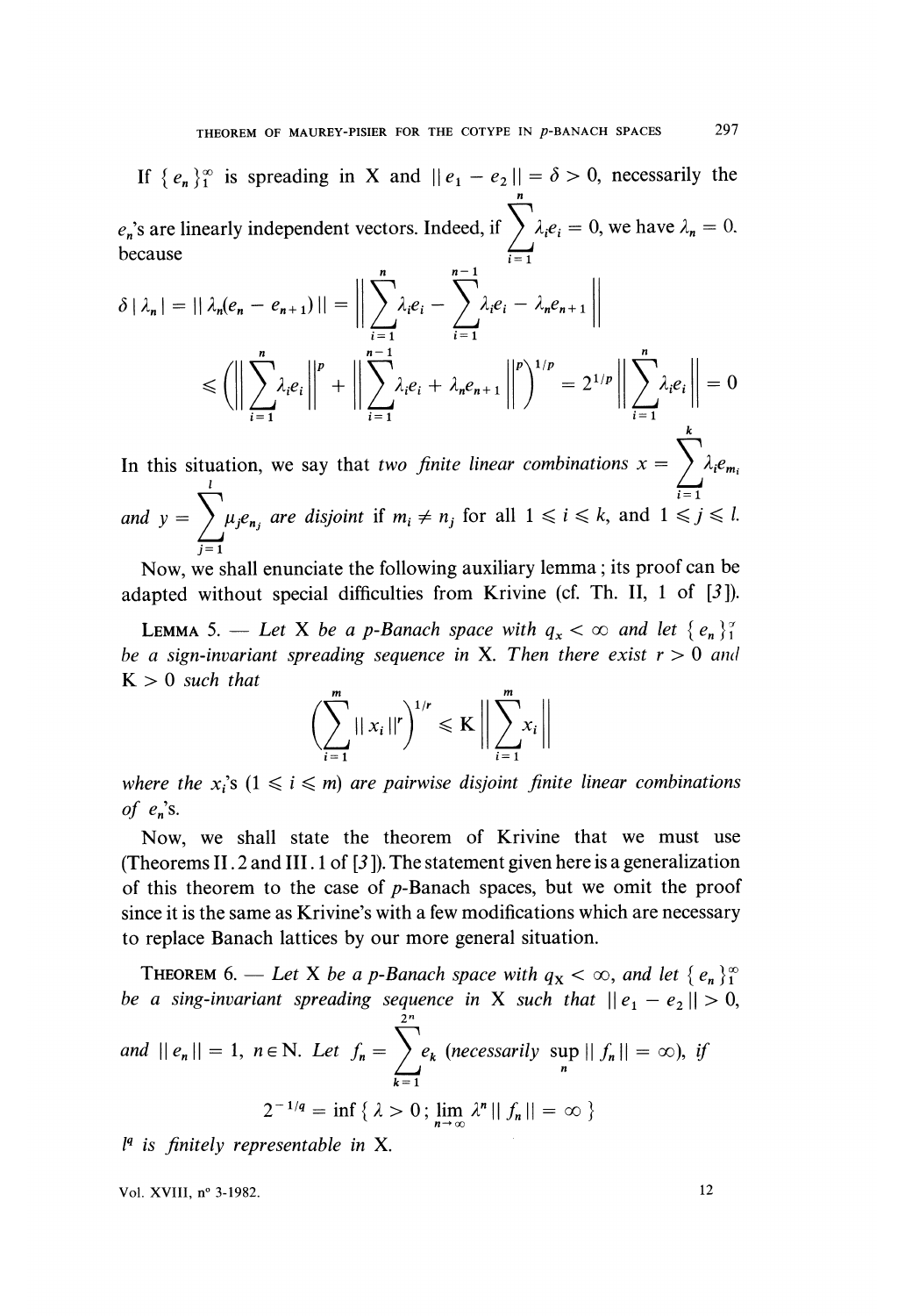(If sup  $|| f_n || = M < \infty$ , for each *n* and  $\varepsilon_i = \pm 1, 1 \le i \le n$ 

$$
\bigg\|\sum_{i}^{n}\varepsilon_{i}e_{i}\bigg\|=\bigg\|\sum_{i}^{n}e_{i}\bigg\|\leq 2^{1/p-1}M
$$

and then,  $q_x = \infty$ ).

Let X be a p-Banach space. If  $2 \le q < \infty$  and  $n \in \mathbb{N}$ , we define  $c_q(n)$ as the smallest positive constant c such that for each n elements  $x_1, \ldots, x_n$ of X

$$
\left(\sum_{i=1}^n ||x_i||^q\right)^{1/q} \leqslant c \sup_{\varepsilon_i=\pm 1} \left|\left|\sum_{i=1}^n \varepsilon_i x_i\right|\right|
$$

It is trivial that  $c_q(1) = 1$ ,  $c_q(n) \leq 2^{1/p-1} n^{1/q}$  and that the sequence  $c_q(n)$ is increasing.

The following lemma, with standard proof, replaces lemmas 1.2 and 1. 3 of [5].

LEMMA<sub>7</sub>.

i) The sequence  $c_a(n)$  is submultiplicative.

ii) Let  $N > 1$  be an integer; if  $c_q(N) = N^{1/q-1/t}$   $(t \ge q)$  then  $q_X \le t$ .

COROLLARY 8. — If 
$$
2 \le q < q_X
$$
 and  $\alpha = \frac{1}{2} \left( 1 - \frac{q}{q_X} \right) > 0$ , then  

$$
\lim_{n \to \infty} \frac{n^{\alpha}}{c_q(n)^q} = 0.
$$

*Proof.* — If  $2 \le q < q_X$ , necessarily  $c_q(n) \ge n^{1/q-1/q_X}$ . #

Now, we shall prove a Proposition which is essencially based in [6]. We must introduce a few changes so that the arguments work in our special situation. Moreover, we cannot use the extraction theorem of Brunel Sucheston; in particular, if  $\{e_n\}_1^{\infty}$  is a spreading sequence, then  ${e_{2n-1} - e_{2n}}^{\infty}$  is not necessarily an unconditional basic sequence.

**PROPOSITION** 9. - Let X be a p-Banach space with  $2 < q_X < \infty$ . For each  $2 \le q \le q_x$ , for each  $0 < \delta < 1$  and for each integer n, there exists a subset  $B \subseteq X$  such that,  $|B| > n$ ,  $1 - \delta \le ||x|| \le 1$  for every  $x \in B$  and

$$
\sup_{\varepsilon_i = \pm 1} \left\| \sum_{\mathbf{x}_i \in \mathsf{T}} \varepsilon_i x_i \right\| \leq 2^{1/p} |\mathsf{T}|^{1/q}
$$

whenever  $T \subseteq B$  and  $|T| \le n$ .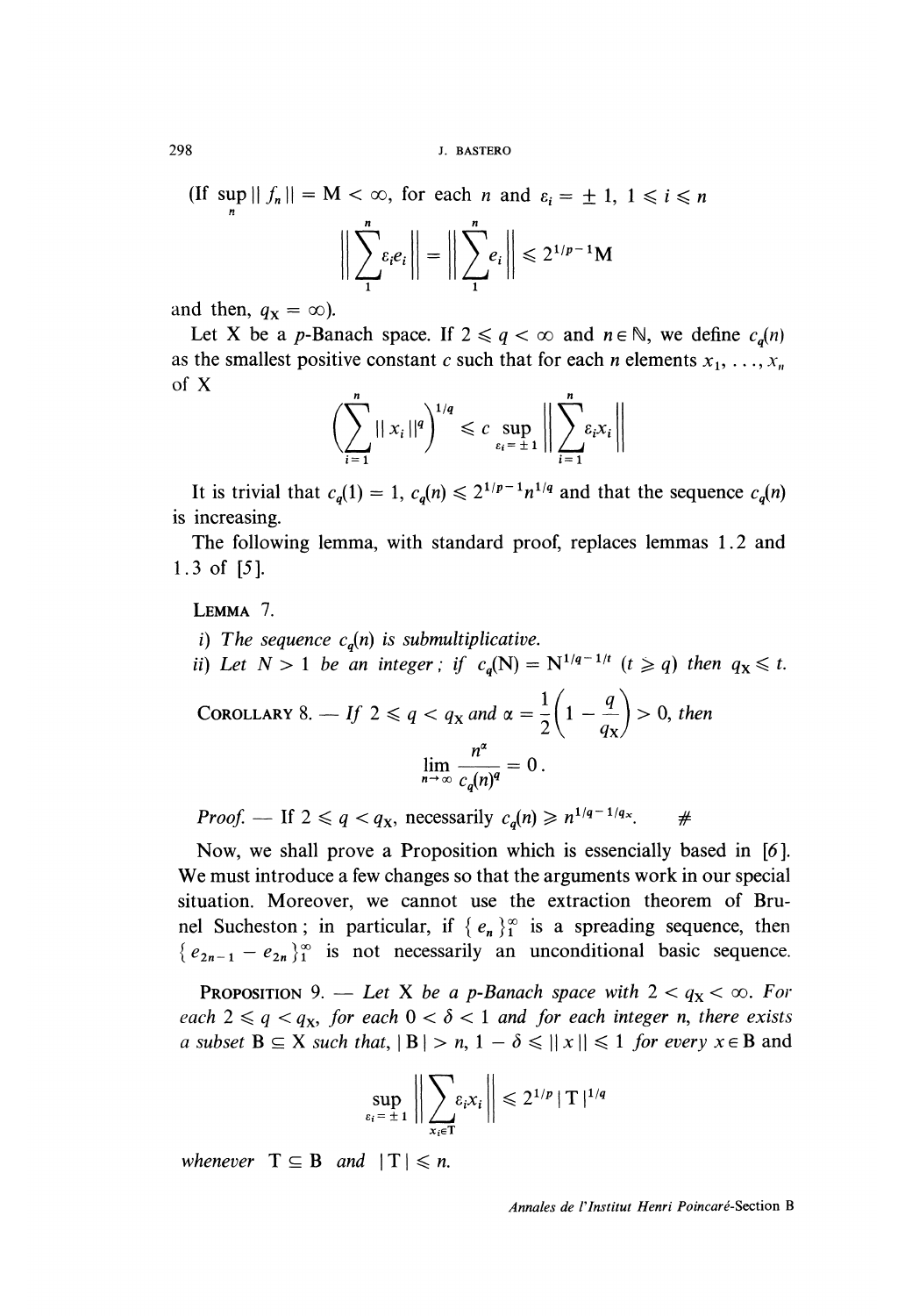*Proof.* - We use the same notation of [6]. Let  $q$ ,  $\delta$  be given; put  $\alpha = \frac{4}{2} \left( \frac{1}{q} - \frac{1}{q_{\rm X}} \right)$  and choose  $\varepsilon > 0$  such that  $1 < 2^q (1 - \varepsilon)^{q+1}$ . By Corollary 8, there exists  $N_0 \in \mathbb{N}$  such that if  $N > N_0$ ,  $N^{\alpha} < c_a(N)^{q} \epsilon_1$ , being  $\varepsilon_1 = \varepsilon [1 - (1 - \delta)^q]$ .  $(1 - \varepsilon)^q$ .  $2^{-q(1/p-1)}$ ; we put  $w = 1 - \delta > 0$ .

By definition of  $c_q(N)$ , there are  $x_1, \ldots, x_N \in X$  with  $\max_{1 \le i \le N} ||x_i|| = 1$ <br>such that

$$
c_q(N)(1-\varepsilon)\sup_{\varepsilon_i=\pm 1}\bigg\|\sum_{i}^N \varepsilon_i x_i\bigg\| < \bigg(\sum_{i}^N||x_i||^q\bigg)^{1/q}
$$

Define, for each  $i \ge 1$  and  $i \ge 1$ 

$$
A_j = \{ i; w^j < ||x_i|| \le w^{j-1} \}, \qquad \hat{x}_i = \frac{x_i}{w^{j-1}} \quad \text{for} \quad i \in A_j
$$

If  $|A_i| \le N^{\alpha}$ , we set  $A_{i,0} = A_i$  and do nothing else with this set; if  $|A_i| > N^{\alpha}$ , then we choose a subset  $A_{i,1} \subseteq A_i$  with  $|A_{i,1}| \le N^{\alpha}$  for which

$$
\sup_{\varepsilon_i=\pm 1}\Big\|\sum_{i\in A_{j,1}}\varepsilon_i\hat{x}_i\Big\|/|A_{j,1}|^{1/q}
$$

is maximal.

If  $|A_i - A_{i,1}| \leq N^{\alpha}$ , we set  $A_{i,0} = A_i - A_{i,1}$ , if not, there exists an other subset  $A_{j,2} \subseteq A_j - A_{j,1}$  with the same properties, and so on. We can obtain a disjoint partition of  $A_j = A_{j,1} \cup ... \cup A_{j,n_j} \cup A_{j,0}$  such that<br>  $|A_{j,p}| \le N^{\alpha}, 0 \le p \le m_j$  and if  $p > 0$  sup  $\left\| \sum_{\epsilon_i = \pm 1}^{N} \epsilon_i \hat{x}_i \right\| / |A_{j,p}|^{1/q}$  is

maximal among all the subsets  $T \subseteq A_i - (A_i \cup ... \cup A_{i,n-1})$  such that  $|T| \leq N^{\alpha}$ .

Now, the proof goes through almost verbation to [6], and then we obtain a subset  $B_{s_0} \subseteq \{1, 2, ..., N\}$  such that  $1 - \delta \le ||\hat{x}_i|| \le 1$  if  $i \in B_{s_0}$ ,  $|B_{s_0}| \leq N^{\alpha}$  and

$$
\sup_{\varepsilon_i=\pm 1}\left\|\sum_{i\in B_{s_0}}\varepsilon_i\widehat{x}_i\right\|\leqslant 2^{1/p}\|B_{s_0}|^{1/q}
$$

We call  $B = \{ \hat{x}_i | i \in A_j - (A_{j,1} \cup ... \cup A_{j,p}) \}$  if  $B_{s_0} = A_{j,p+1}$ ; clearly  $|B| > N^{\alpha}, 1 - \delta \leq ||\hat{x}_i|| \leq 1$  and if  $T \subseteq B$  with  $|T| \leq N^{\alpha}$ 

$$
\sup_{\varepsilon_i=\pm 1}\left\|\sum_{\hat{x}_i\in\mathsf{T}}\varepsilon_i\hat{x}_i\right\|\leqslant 2^{1/p}\cdot|\mathsf{T}|^{1/q}
$$

by the maximality of  $B_{so}$ .

Vol. XVIII, n° 3-1982.

 $12*$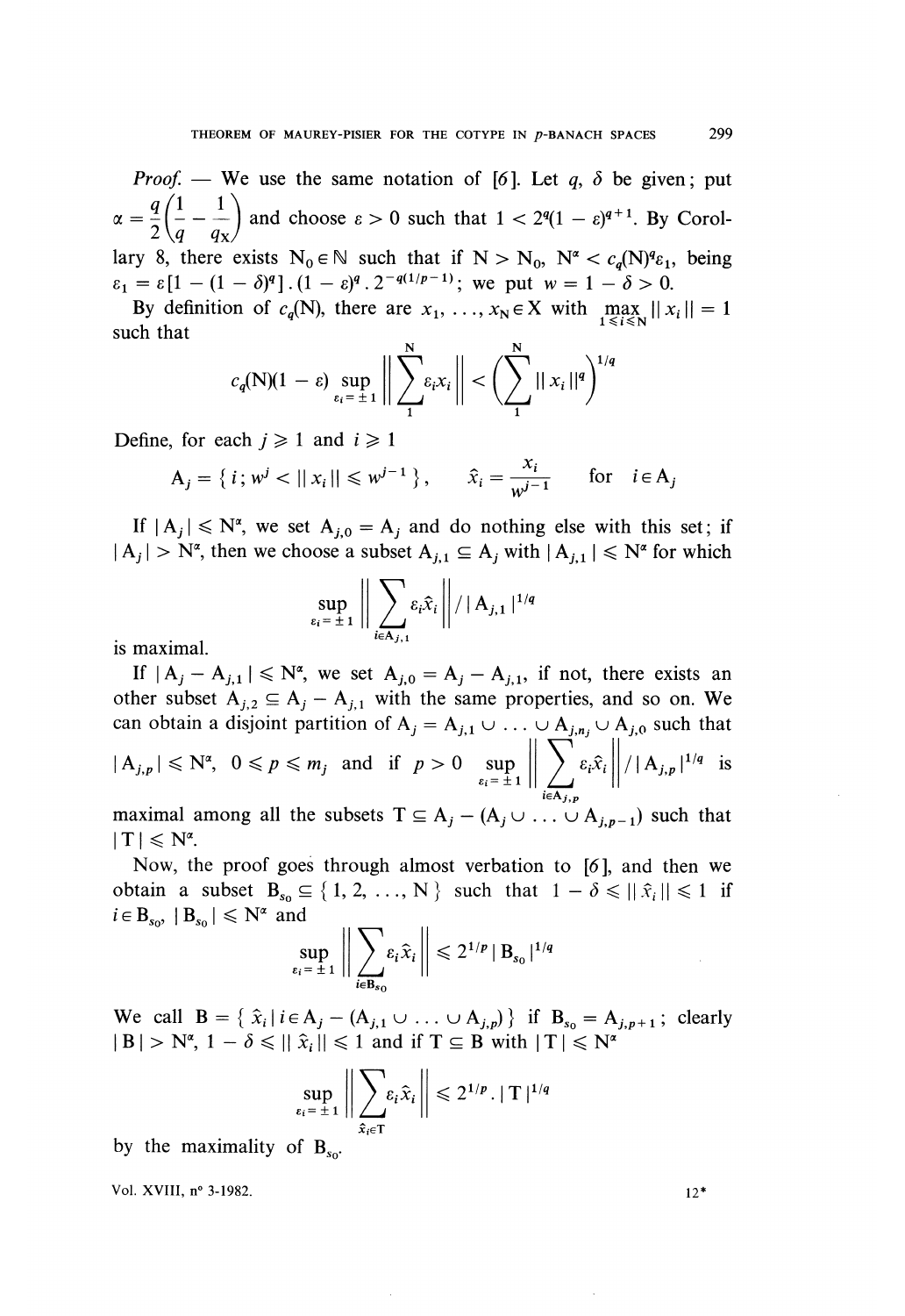To conclude, for each integer *n*, we choose N > max { $N_0$ ,  $n^{1/\alpha}$ } apply the preceeding construccion to this N, and the assertion of the proposition follows.

Remark. — By the above proposition, for each  $2 \leq q \leq q_{x}$ , for each,  $0 < \delta < 1$  and for each  $n \in \mathbb{N}$  we can choose n vectors  $x_1^{q,n,\delta}, \ldots, x_n^{q,n,\delta}$ such that  $1 - \delta \leq ||x_i^{q,n,\delta}|| \leq 1, 1 \leq i \leq n$ , and

$$
\sup_{\varepsilon_i=\pm 1}\Big\|\sum_{\mathsf{T}}\varepsilon_i x_i^{q,n,\delta}\Big\|\leqslant 2^{1/p}\|\mathsf{T}\|^{1/q}
$$

if  $T \subseteq \{x_1^{q,n,\delta}, \ldots, x_n^{q,n,\delta}\}.$ 

By passing to consecutive ultrapowers we obtain the

**PROPOSITION** 10. — Let X be a Banach space with  $2 < q_X < \infty$ . There exist an ultrapower Y of X and a sequence  $\{x_n\}_1^{\infty}$  in Y such that  $||x_n|| = 1 \forall n$ and

$$
\sup_{\varepsilon_i = \pm 1} \left\| \sum_{i \in \mathbb{N}_1} \varepsilon_i x_i \right\| \leq 2^{1/p} |\mathbb{N}_1|^{1/q_x}
$$

whenever  $\mathbb{N}_1$  is a finite subset of  $\mathbb{N}$ .

*Proof.* — Let  $\mathcal{U}$  a non trivial ultrafiltre in  $\mathbb{N}$ . We shall do the proof in three steps :

i) Let  $X' = X_{\mathcal{U}}^N$ , and let  $\{\delta_m\}_{m \in \mathbb{N}}$  be an increasing sequence converging to 1. For each  $2 \le q \le q_x$  and  $n \in \mathbb{N}$ , we define *n* vectors of

$$
X': y_k^{q,n} = (x_k^{q,n,\delta_m})_{m \in \mathbb{N}}, \qquad 1 \leq k \leq n.
$$

Trivially  $||y_k^{q,n}|| = 1, 1 \le k \le n$  and if  $T \subseteq \{y_1^{q,n}, \ldots, y_n^{q,n}\}\$ 

$$
\sup_{\varepsilon_i=\pm 1}\bigg\|\sum_{\mathsf{T}}\varepsilon_i y_i^{q,n}\bigg\|\leqslant 2^{1/p}\cdot |\mathsf{T}|^{1/q}
$$

ii) Let  $X'' = X_{\mathcal{U}}^N$ , for each  $q, 2 \leq q < q_X$  we define a sequence in  $X''$ 

$$
Z_n^q = (0, \stackrel{n-1}{\ldots}, 0, y_n^{q,n}, y_n^{q,n+1}, \ldots) \qquad n \in \mathbb{N}
$$

It is easy to prove that  $||Z_n^q|| = 1$ ,  $n \in \mathbb{N}$  and if  $\mathbb{N}_1$  is a finite subset of  $\mathbb{N}$ 

$$
\sup_{\varepsilon_i=\pm 1}\left\|\sum_{i\in\mathbb{N}_1}\varepsilon_i Z_i^q\right\|\leq 2^{1/p}\|\mathbb{N}_1\|^{1/q}
$$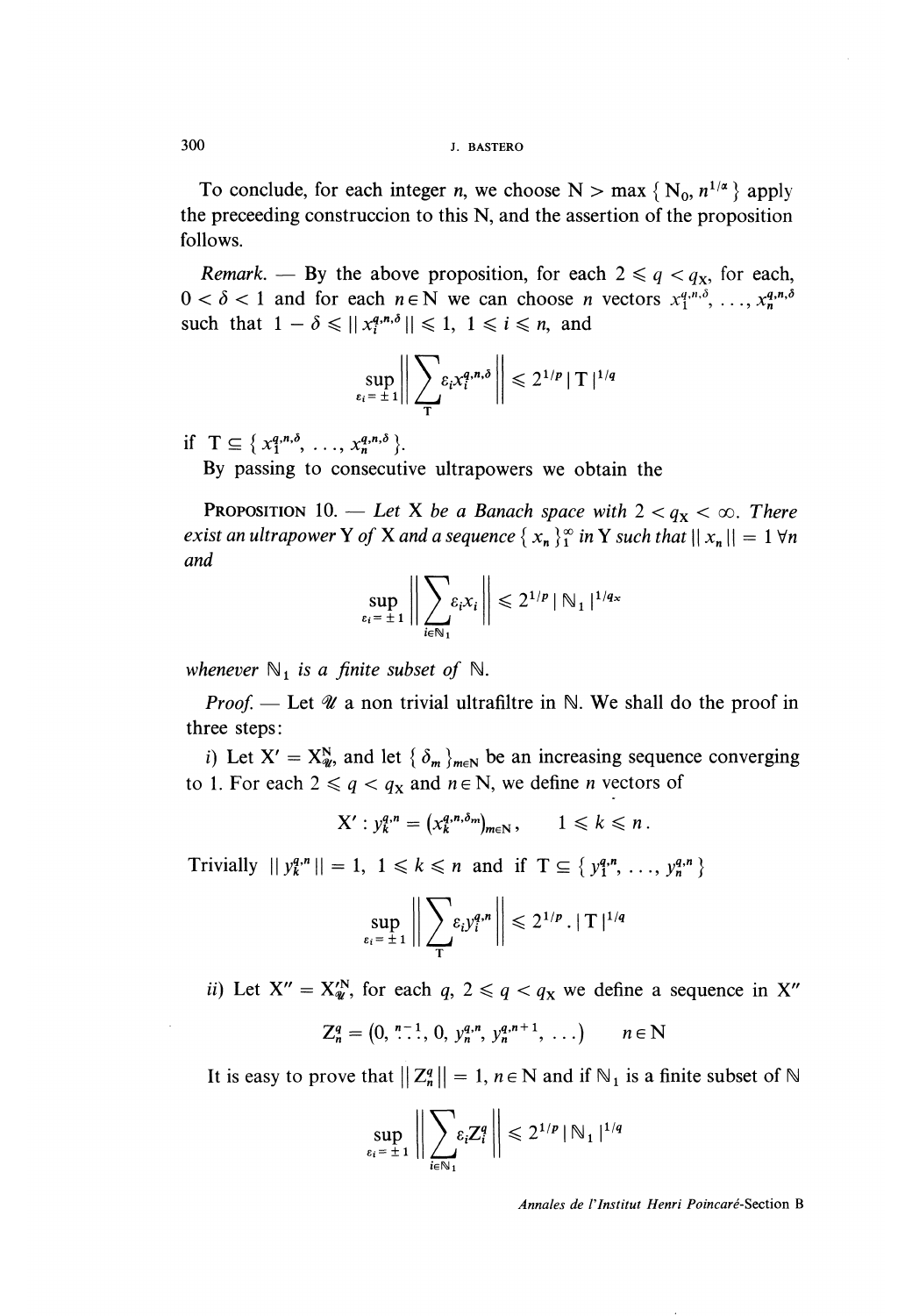iii) Let  $X''' = X_{\mathcal{U}}^{N}$  and let  $(q_m)_{m \in \mathbb{N}}$  be an increasing sequence or real numbers converging to  $q_x$ . We define a sequence in X"'

$$
x_n = (Z_n^{q_m})_{m \in \mathbb{N}} \qquad n \in \mathbb{N}
$$

This sequence verifies the result, because  $Y = X'''$  is an ultrapower of X.  $\#$ 

Now, we need a sign-invariant spreading sequence to use the result of Krivine (Theorem 6). This is done in the next proposition by applying Theorem 3.2 of  $[2]$  and Theorem I.1 of  $[3]$ .

**PROPOSITION** 11. - Let X be a p-Banach space with  $2 < q_X < \infty$ . Then, there exists a sign-invariant spreading sequence  $\{v_n\}_1^{\infty}$  in some ultrapower

of X, such that 
$$
||v_n|| = 1
$$
,  $n \in \mathbb{N}$ ,  $||v_1 - v_2|| > 0$ ,  $\left\| \sum_{i=1}^n v_i \right\| \leq 2^{1/p} n^{1/q_x}, n \in \mathbb{N}$ .

*Proof.* - Let  $X_0$  be the ultrapower obtained in the preceeding proposition and let  $\{x_n\}_{n\in\mathbb{N}}$  be the corresponding sequence. We can apply theorem 3.2 of [2] to obtain a spreading sequence  $\{y_n\}_{n\in\mathbb{N}}$  in an ultrapower Y of  $X_0$ , such that

$$
\bigg\|\sum_{i=1}^n \lambda_i y_i\bigg\| = \lim_{\substack{m_n \\ \mathcal{U}}} \dots \lim_{\substack{m_1 \\ \mathcal{U}}} \bigg\|\sum_{i=1}^n \lambda_i x_{m_i}\bigg\|
$$

where  $\mathscr U$  is a non trivial ultrafiltre in N and  $\lambda_1 \ldots \lambda_n \in \mathbb R$ . The above equality easily proves that  $||y_n|| = 1$ ,  $n \in N$  and

$$
\sup_{\varepsilon_i=\pm 1}\bigg\|\sum_{i=1}^n\varepsilon_i y_i\bigg\|\leq 2^{1/p}n^{1/q_x}
$$

Necessarily  $||y_1 - y_2|| > 0$ , because otherwise  $y_1 = y_n$ ,  $\forall n \in \mathbb{N}$ , and then

$$
2^{1/p}n^{1/q_x} \geqslant \sup_{\varepsilon_i=\pm 1}\bigg\|\sum_{i=1}^n \varepsilon_i y_i\bigg\|=n
$$

which is not possible.

Moreover, 
$$
\sup_{n} \left\| \sum_{k=1}^{n} y_{2k-1} - y_{2k} \right\| = \infty
$$
. Indeed, if this sup were equal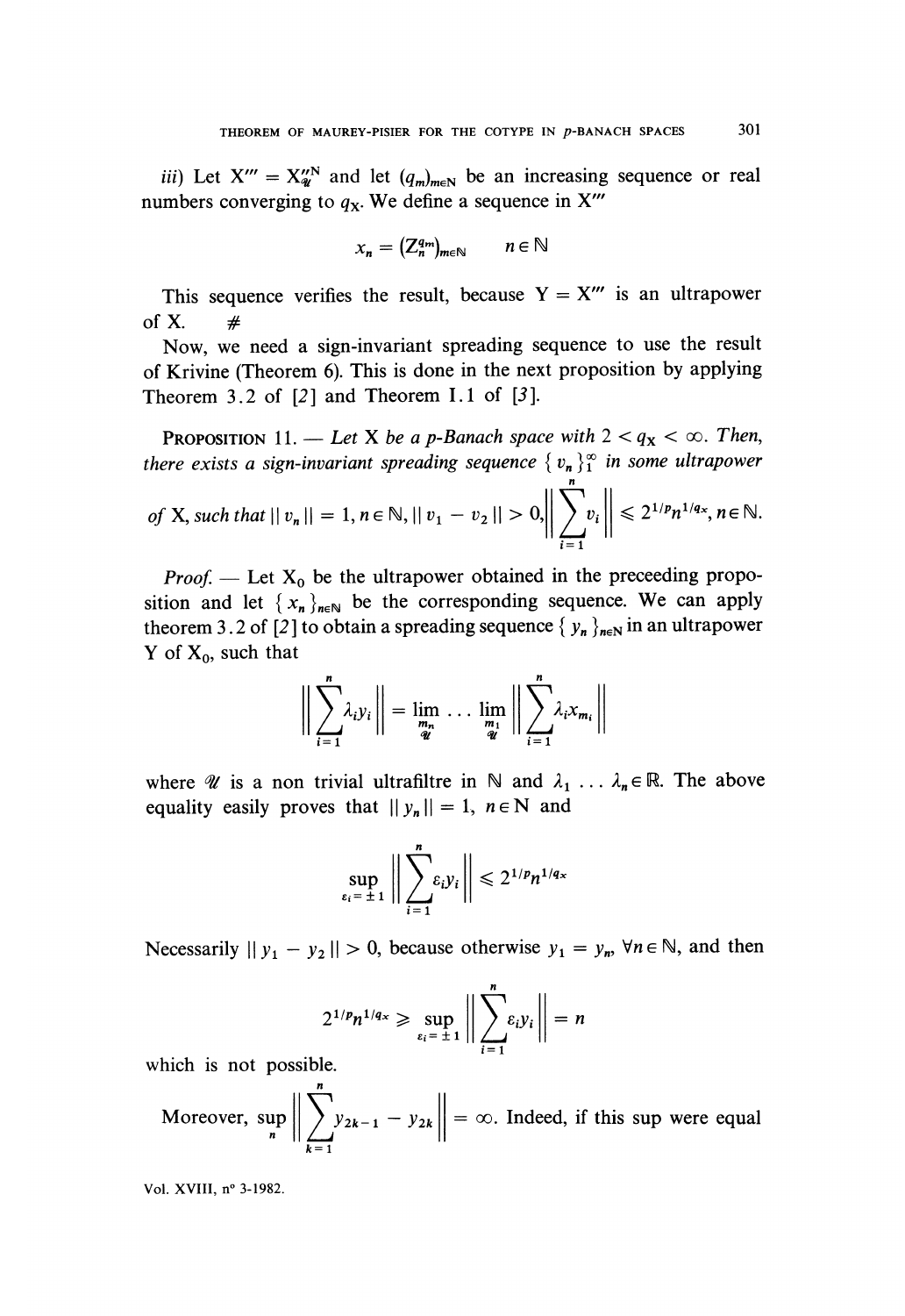to  $M < \infty$ , given  $\xi_k = \pm 1$ ,  $1 \le k \le n$ , denoting by  $A = \{k; \xi_k = 1\}$  and  $B = \{k; \xi_k = -1\}$ 

$$
\left\| \sum_{k=1}^{n} \zeta_{k}(y_{2k-1} - y_{2k}) \right\|^{p} \le \left\| \sum_{k \in A} (y_{2k-1} - y_{2k}) \right\|^{p} + \left\| \sum_{k \in B} (y_{2k-1} - y_{2k}) \right\|^{p} \le 2M^{p}
$$

because the sequence  $\{y_{2k-1} - y_{2k}\}_k$  is also spreading; then, as  $\|y_{2k-1} - y_{2k}\| = \|y_1 - y_2\| > 0$ ,  $\forall k$  the space would have  $q_Y = \infty$ , but this is not possible since  $q_x = q_y$  (because Y contains X isometrically

and is finitely representable in X). We put  $\mathbf{M}_n = \left\| \sum_{k=1}^{n} y_{2k-1} - y_{2k} \right\| \rightarrow \infty$ and, let  $q < q_x$  be given. Since

$$
M_n \cdot n^{-1/q} \leq 2^{1/p+1/q_x} \cdot n^{1/q_x-1/q}
$$

 $\lim_{n} M_n n^{-1/q} = 0$ , and thus, there exists an increasing sequence of intergers  $\{n_r\}_{r \in \mathbb{N}}$  such that  $M_{n_r} n_r^{-1/q} \ge M_n n^{-1/q}$  if  $n_r \le n$ . Now, we define

$$
u_k^r = \frac{1}{M_{n_r}} \sum_{i=1}^{n_r} (y_{2(k-1)n_r+2i-1} - y_{2(k-1)n_r+2i}), \qquad r, k \in \mathbb{N}
$$

Clearly  $||u_k'|| = 1$  because  $\{y_n\}$  is spreading. We considere  $Y' = Y_{\psi}^{\mathbb{N}}$ , where  $\mathcal{U}$  is a non trivial ultrafilter of  $\mathbb{N}$ , and the sequence  $u_k = (u_k')_{n \in \mathbb{N}}$ inY'.

Repeating the arguments of Theorem 1.1 of [3 ] it is possible to see that the sequence  $(u_k)_{k \in \mathbb{N}}$  is spreading and sign-invariant. Moreover  $||u_k|| = 1$ and

$$
\left\| \sum_{k=1}^{m} u_k \right\| = \lim_{\substack{r \to 0 \\ \frac{r}{4}}} \left\| \sum_{k=1}^{m} u_k^r \right\|
$$
  
\n
$$
= \lim_{\substack{r \to 0 \\ \frac{r}{4}}} \frac{1}{M_{n_r}} \left\| \sum_{k=1}^{m} \sum_{i=1}^{n_r} (y_{2(k-1)n_r + 2i - 1} - y_{2(k-1)n_r + 2i}) \right\|
$$
  
\n
$$
= \lim_{\substack{r \to 0 \\ \frac{r}{4}}} \frac{1}{M_{n_r}} \left\| \sum_{i=1}^{m} (y_{2i-1} - y_{2i}) \right\|
$$
  
\n
$$
= \lim_{\substack{r \to 0 \\ \frac{r}{4}}} \frac{n_r^{-1/q}}{(m.n_r)^{-1/q}} = m^{1/q}
$$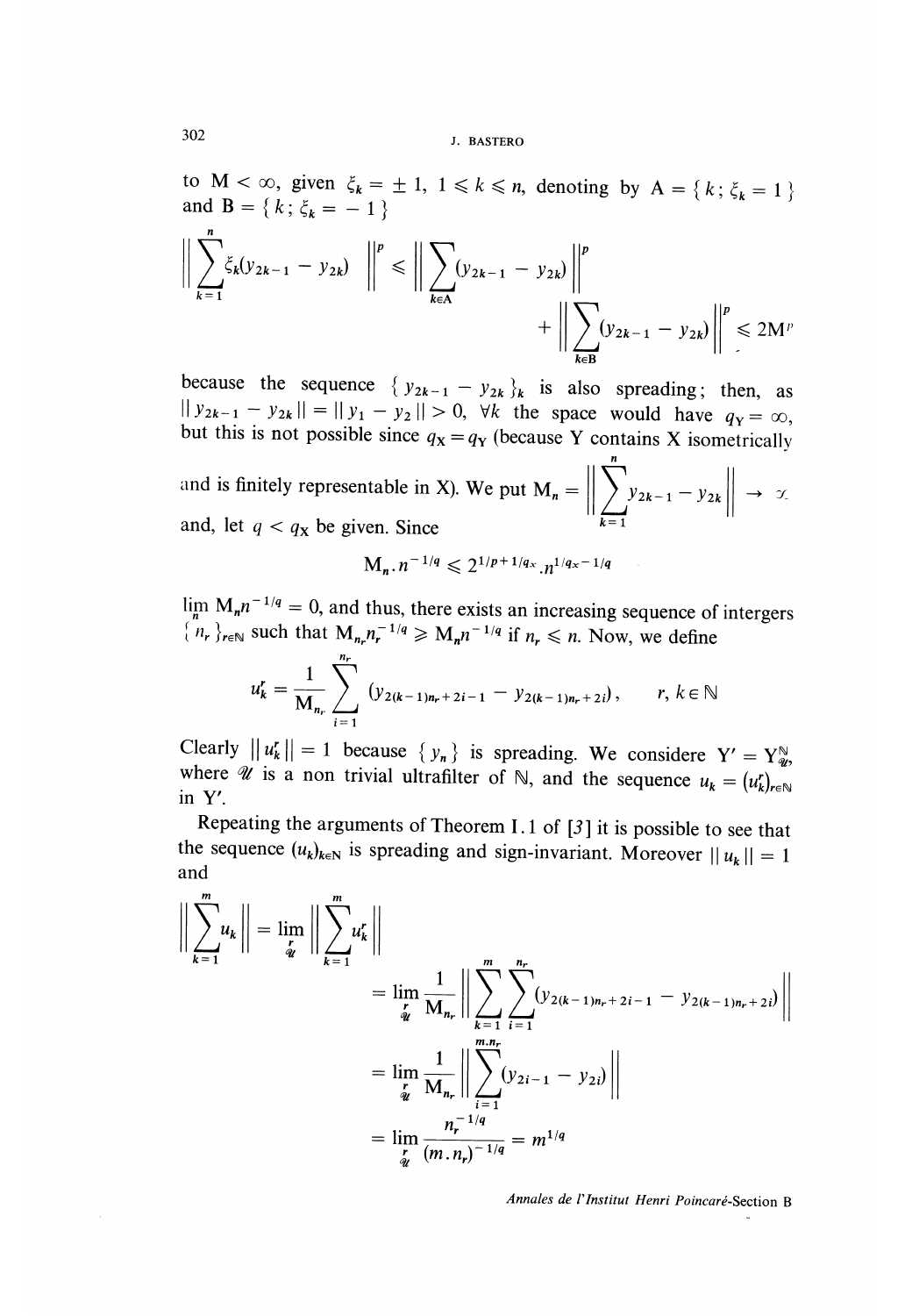Finally, by choosing a sequence of real numbers  $q_m \nearrow q_x$  and passing to another ultrapower we obtain the result.

*Proof of the Theorem 3.* — Let X be a p-Banach space with  $q_x < \infty$ . If  $q_x = 2$ , there is nothing to prove, because it is Dvoretzky-Rogers Theorem. We suppose now that  $2 < q_X$ , and let Y and  $\{v_n\}_1^{\infty}$  be the ultrapower of X and the corresponding sequence in Y that verify the preceeding propo-

sition ; we can apply theorem 6; if we put  $f_n = \sum_{k=1}^{\infty} v_k$ ,  $|| f_n || \leq 2^{1/p} \cdot 2^{n/q_x}$ 

and then, when  $q < q_x$ ,  $2^{-n/q} || f_n || \leq 2^{1/p} \cdot 2^{n(\frac{1}{q_x} - \frac{1}{q})} \longrightarrow 0$  and when  $q > q_x$ , as the identity is (q, 1)-summing in X so it is in Y (Y contains X isometrically and Y is finitely representable in X). There exists  $C_1 > 0$ such that

$$
2^{n/q} = \left(\sum_{k=1}^{2^n} ||v_k||^q\right)^{1/q} \leq C_q \sup_{\varepsilon_k = \pm 1} \left|\left|\sum_{k=1}^{2^n} \varepsilon_k v_k\right|\right| = ||f_n||.
$$

**Hence** 

$$
2^{-n/q} \mid \mid f_n \mid \mid \geq C_q^{-1}
$$

Moreover

$$
\lim_{m} 2^{-n/q} || f_n || = \infty \qquad \text{if} \qquad q > q_X
$$

Thus

$$
2^{-1/q_x} = \inf \{ \lambda > 0; \lim_{n} \lambda^{n} || f_n || = \infty \}
$$

and  $l^{q_x}$  is finitely representable in Y and in X. q. e. d.  $\#$ 

### ACKNOWLEDGEMENTS

I am very grateful to J. L. Rubio de Francia for many fruitful conversations while this work was done. I wish to thank G. Pisier for making me be interested in this subject during his stay in the University of Zaragoza, and N. J. Kalton for sending his unpublished manuscript [2].

### **REFERENCES**

- [1] D. DACUNHA-CASTELLE and J. L. KRIVINE, Applications des ultraproduits à l'étude des spaces de Banach. Studia Math., t. 41, 1972, p. 315-334.
- [2] N. J. KALTON, The convexity type of quasi-Banach spaces. Unpublished paper.